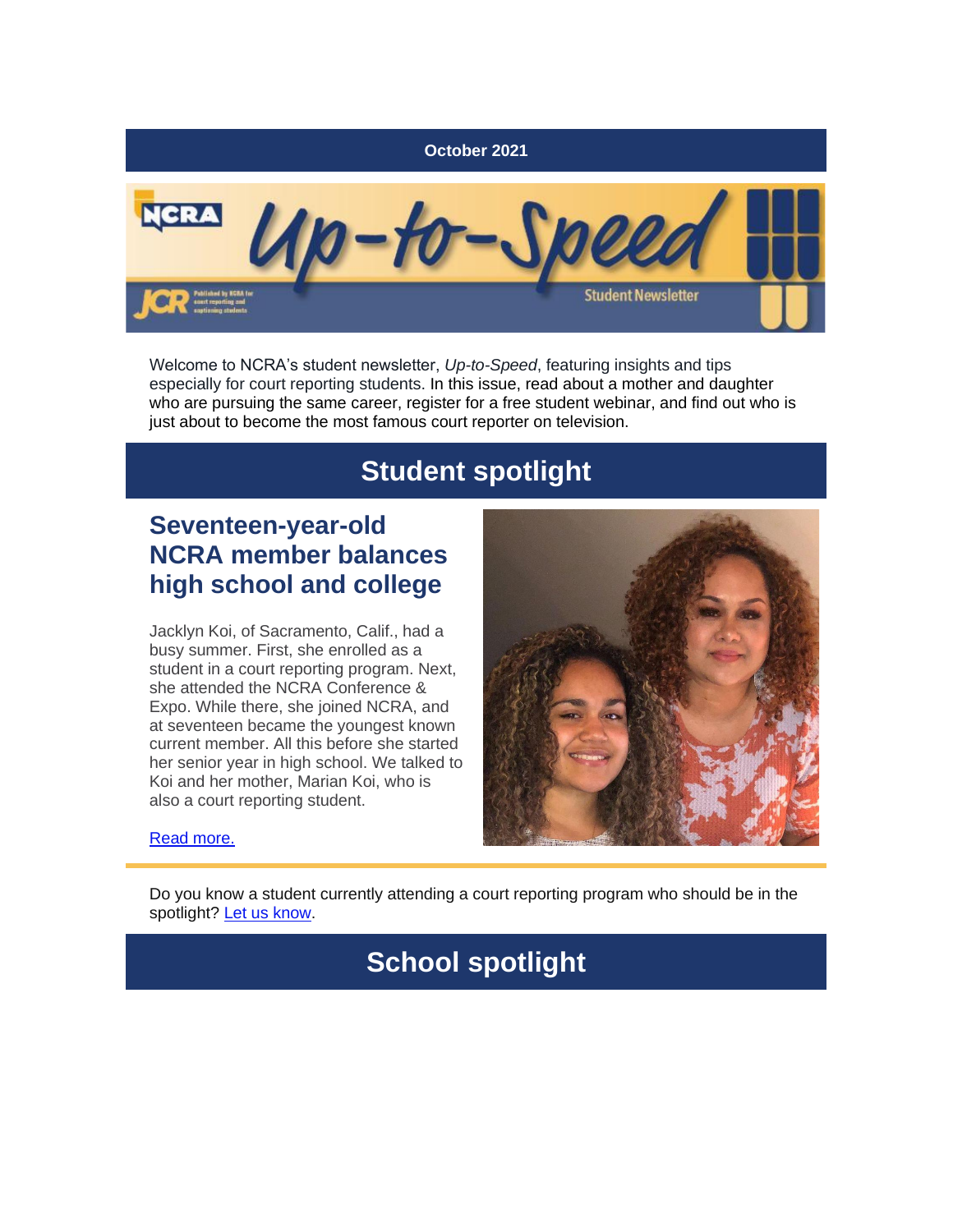

## **San Antonio College and Atlantic Technical College**

In every issue we highlight NCRA-approved schools. The court reporter programs offered at these schools have met the General Requirements and Minimum Standards established by the Council on Approved Student Education of NCRA. This is a chance for members to get to know these programs and hear from their students and teachers. This time we feature two schools:

[San Antonio College](https://www.thejcr.com/2021/09/07/school-spotlight-san-antonio-college/)

[Atlantic Technical College](https://www.thejcr.com/2021/10/18/school-spotlight-atlantic-technical-college/)



**Celebrating students**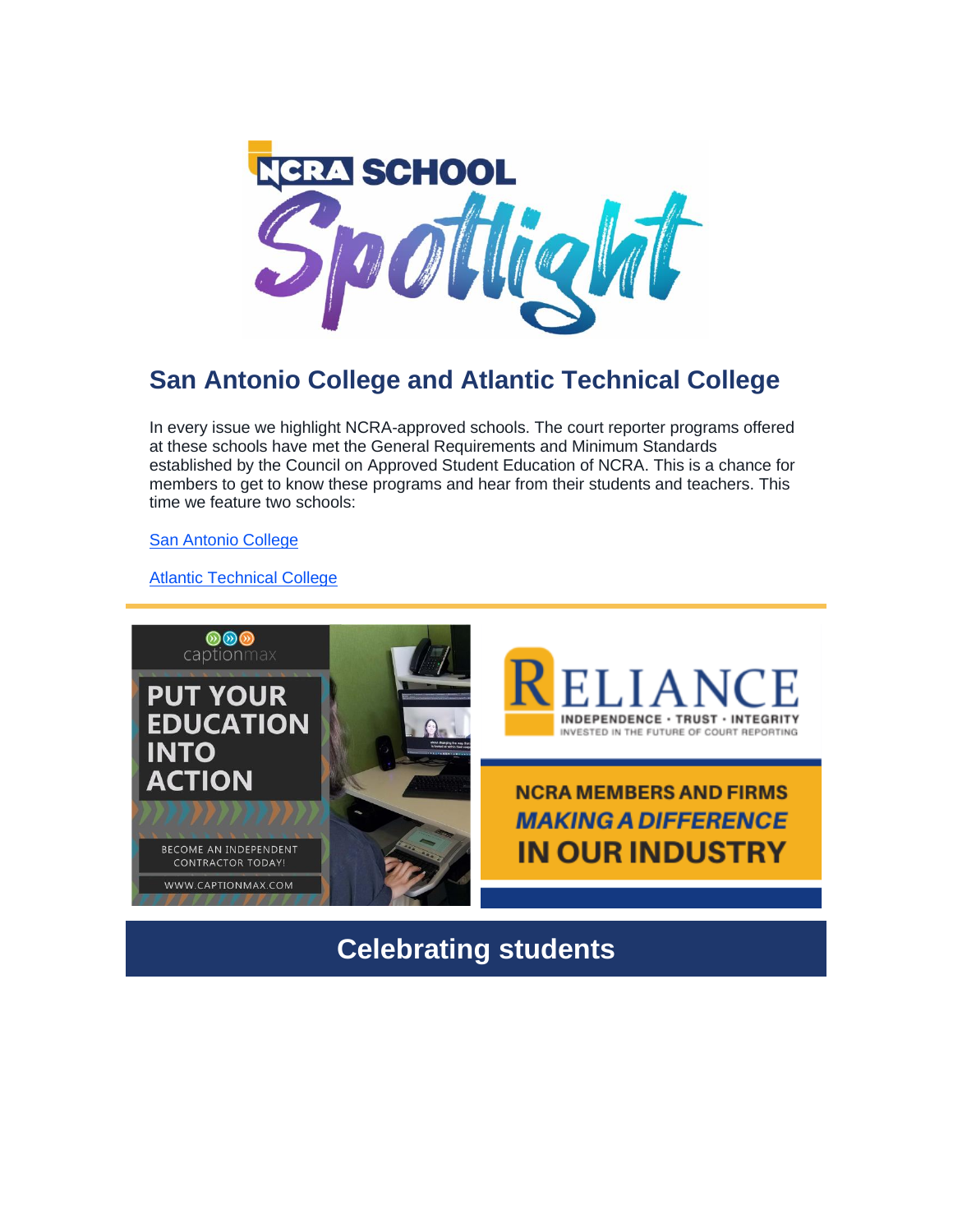

## **The Fast Lane**

NCRA is excited to start a new program to recognize student speed accomplishments. The Student Fast Lane program was created at the suggestion of program administrators and teachers who were inspired by the large student turnout at the 2021 NCRA Conference & Expo. NCRA reached out to all court reporting programs asking for their assistance in recognizing student speed accomplishments at the 150, 160, 180, 200, and 225 wpm speeds, as well as recognizing recent graduates.

#### [Read more.](https://www.thejcr.com/2021/10/20/the-fast-lane/)



### **NCRA launches free quarterly webinars for students**

NCRA's Student/Teacher Committee is launching a quarterly series of free live webinars targeted toward court reporting and captioning students. The first hour-long webinar, "What happens in Vegas … Stays with students," will take place Thurs., Oct. 28 at 8 p.m. Eastern.

[Read more.](https://www.thejcr.com/2021/10/18/ncra-launches-free-quarterly-webinars-for-students/)

## **How You Can Get Involved with NCRA**

**[JOIN](https://portal.ncra.org/JoinNCRA/SelectPackage.aspx)** NCRA as a student member and get access to discounts on testing, Conference registration, study guides, and more.

**[CONTRIBUTE](mailto:jcrfeedback@ncra.org)** to *Up-to-Speed* by submitting articles, study tips, questions for reporters and instructors, and other suggestions.

**[LEARN](https://www.ncra.org/home/students-teachers/Student-resources/scholarships-and-grants)** about upcoming scholarship and grant opportunities.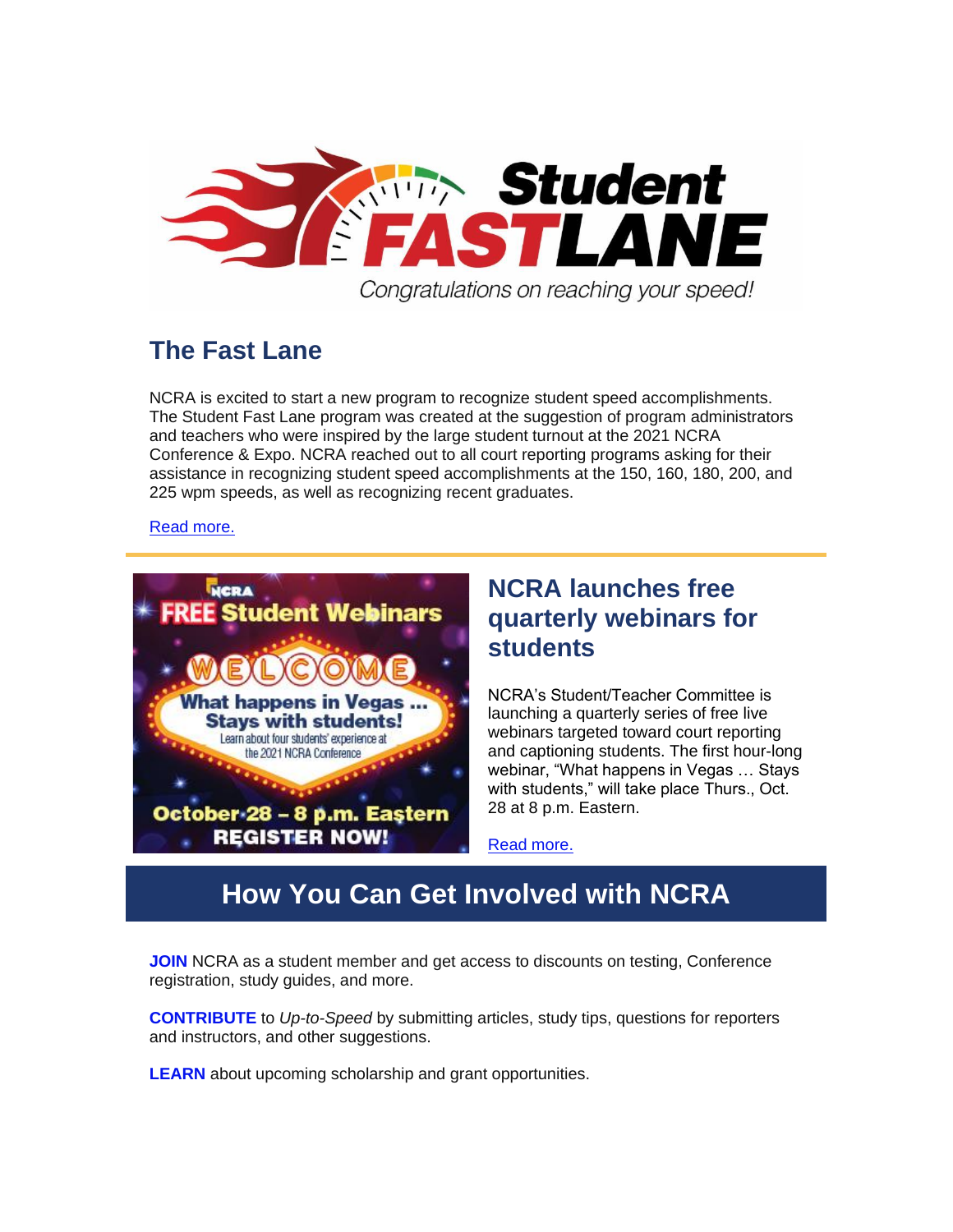



Finding a quality mentor is one of the most important things you can do in court reporting school. Learn about becoming a mentor or finding a mentor.

### **Feature**



### **Judge Judy adds stenographer to her new courtroom show**

The day for Whitney Kumar starts at 7:30 a.m. when she arrives at the television studios in Culver City, Calif. She heads to her personal trailer for hair, makeup, and wardrobe before someone comes to mic her up and escort her on set. Promptly at 10 a.m., Judge Judy Sheindlin calls the court to order, and Kumar is ready to take down seven to ten cases on Amazon IMDb TV's new *Judy Justice* show.

[Read more.](https://www.thejcr.com/2021/09/14/judge-judy-adds-stenographer-to-her-new-courtroom-show/)

## **Grants and scholarships**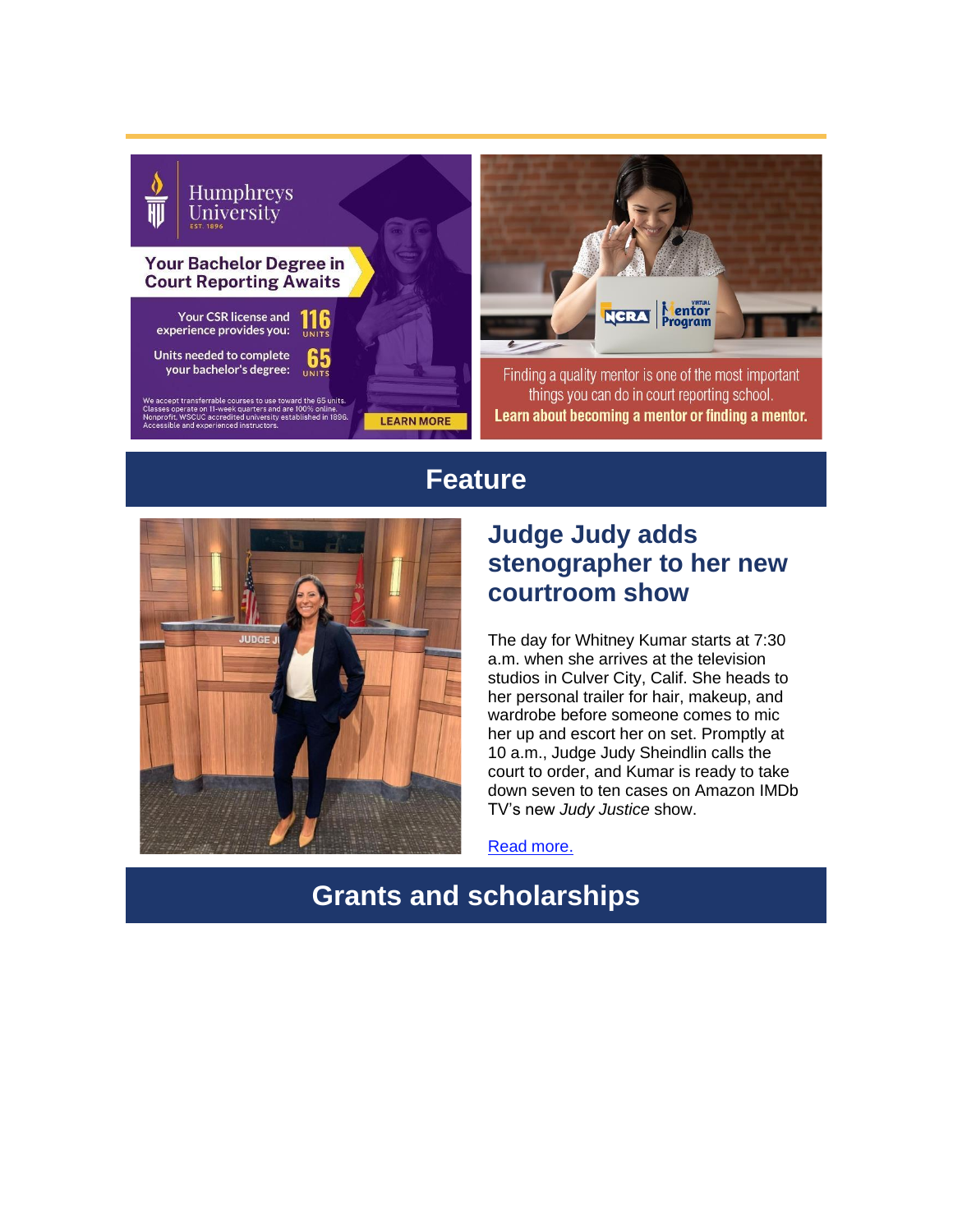### **NCRF Student Intern Scholarship opens**

The National Court Reporters Foundation Student Intern Scholarship is now open for nominations. Two \$1,000 awards will be given to high-achieving court reporting students who have completed the internship portion of their education. The deadline is Dec. 8, 2021.

[Read more.](https://www.thejcr.com/2021/09/21/ncrf-student-intern-scholarship-opens/)



#### **NOMINATIONS FOR THE STUDENT INTERN SCHOLARSHIP** are now being accepted The Student Intern Scholarship is a \$1,000 award given annually by the National Court Reporters Foundation to

**NCRF** 

FOUNDATION

TWO high-achieving court reporter students who have completed the internship portion of their education.

**Deadline Dec. 8, 2021** 



### **Earn a free student membership through NCRF**

Students have an opportunity to earn an NCRF-funded student membership in NCRA through the Student Initiatives Program. To qualify, students need to complete any two oral histories with one of NCRF's Oral Histories Program.

#### [Learn more.](https://www.ncra.org/home/get-involved/foundation/foundation-programs/Oral-Histories-Program)

# **Question of the Month**

If you are a student, have you started testing for an NCRA certification?

- 20% -Yes. I have taken one or more legs of a test.
- 3.1% Yes. I have scheduled a test.
- 12.3% I am planning to test this year.
- 0% I already have a certification.
- 64.6% Not yet.
- 0% Other.

What is your favorite thing about Fall?

**The change in the weather/Leaves changing color <b>[Select](https://campaignlp.constantcontact.com/forms/response?id=tiLlM7NobJkk6NSSojFP1hLu33Am_XJNOGj2fbdopy-8AeWz4n0ytXMNwEdccQhvKmbuIGdY9pSIarIg2WIlBm9oqqp4S-LqbaWHdgWB13BIjo034NUSyKcXwcv7aqkYA1uM6YEQOpMLlNkUENVr5ggylE_hqHHW2q9_77YYREBgq_jCysG2ETCq8tEpd0ozuzWk_BooTyXFYMefTsr-aw&encVer=1&c=&ch=&mode=preview)** Select